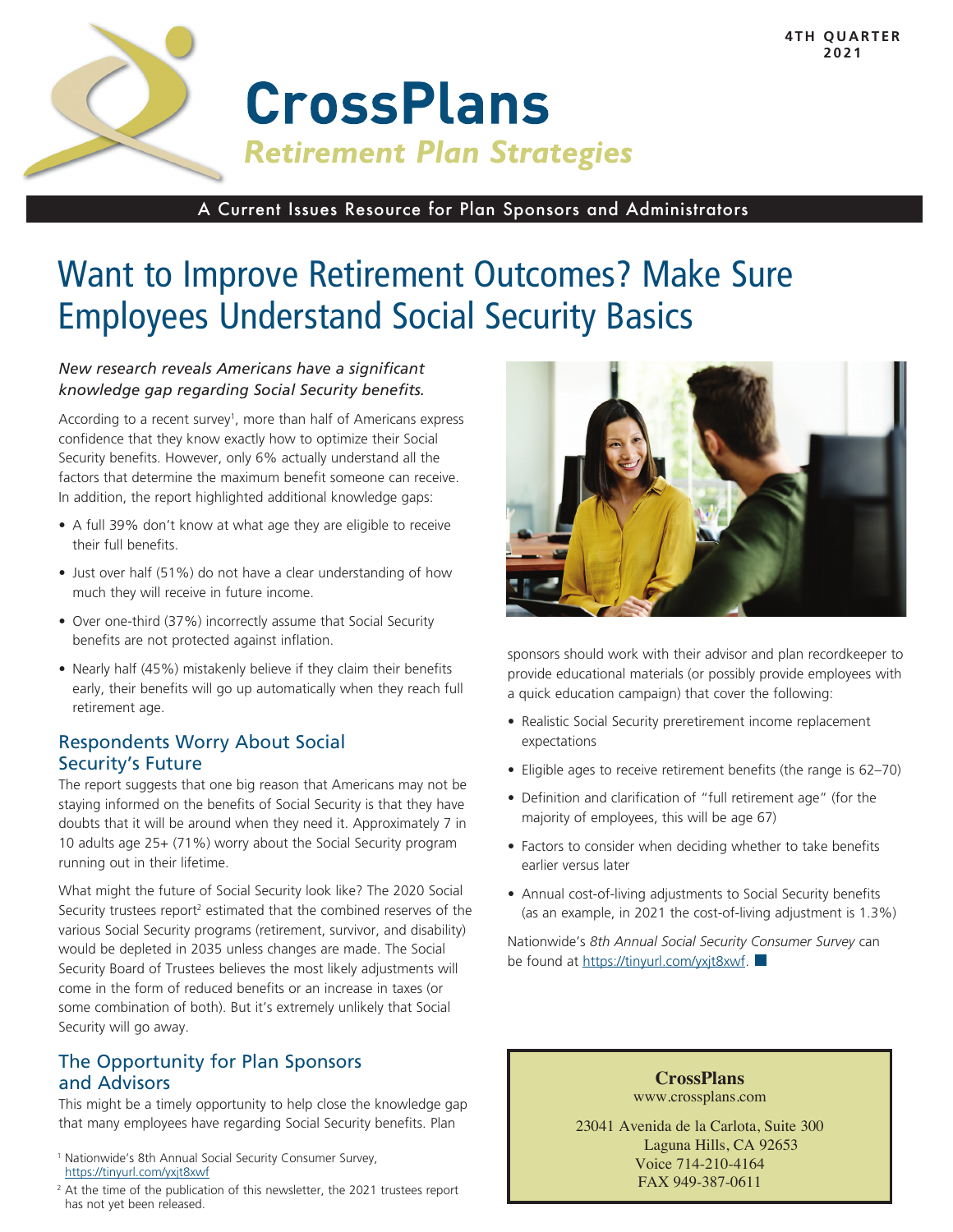## Pondering the Next Stage in the Evolution of Retirement

*A recent survey confirms that there is no single path to retirement.* 



Franklin Templeton's June 2021 "Voice of the American Worker" survey confirms that retirement today feels "less cookie cutter than it used to be," according to 82% of those polled.

The survey found that individuals can benefit from personalized guidance to achieve their financial goals — an area where a financial advisor can help. The survey also showed that many participants are looking to their employers for more tools and resources. But most of all, the survey found that the way participants think about retirement is changing.

#### A More Holistic View of Financial Well-Being

The vast majority of survey respondents associate their current physical (74%), mental (70%), and financial (66%) health with well-being. More than half say their financial well-being isn't primarily about money but includes their health and lifestyle (57%). Interestingly, while workers today place nearly equal importance on mental (81%), physical (80%), and financial (76%) health, they feel the least in control of their financial (55%) health as compared to their physical (62%) and mental (58%) health.

### The Future of Workplace Benefits

Three out of four workers want their workplace to provide more resources to help them with their overall financial well-being (75%), believing their employer should provide incentives for good financial habits (79%) — as well as good health habits (78%). In fact, workers are more interested in long-term support over today's monetary gains, with most preferring a boosted 401(k) match to a raise.

Nine in 10 respondents are also looking for tools to visualize their future and optimize well-being, with top choices being planning tools and resources (89%). Tools designed to help achieve financial independence (35%) and visualize long- and short-term financial goals side by side (35%) top their wish list.

### The Changing Retirement Landscape

Eighty percent of respondents agree that the traditional idea of retirement is no longer accurate for most people's expectations or experiences, while at the same time, three quarters (75%) say that their future financial goals and plans look different today than they did five years ago.

Respondents also feel it is more important to achieve financial freedom than to retire but that financial freedom is not always as attainable. More specifically, 76% of respondents say there is appeal in achieving financial freedom, whereas only 56% think it is likely achievable. At the same time, 69% say there is appeal in retirement, whereas 61% say it is likely achievable a notably smaller gap.

Workers identified their most important financial milestones today as financial freedom (76%) and financial independence (74%), also indicating that financial independence feels more empowering than retirement (81%). Women find financial independence particularly appealing (81% vs. 68% men).

### Web Resources for Plan Sponsors

Internal Revenue Service, Employee Plans **www.irs.gov/ep**

U.S. Department of Labor, Employee Benefits Security Administration **www.dol.gov/ebsa**

> 401(k) Help Center **www.401khelpcenter.com**

PLANSPONSOR Magazine **www.plansponsor.com**

BenefitsLink **www.benefitslink.com**

Plan Sponsor Council of America **www.psca.org**

Employee Benefit Research Institute **www.ebri.org**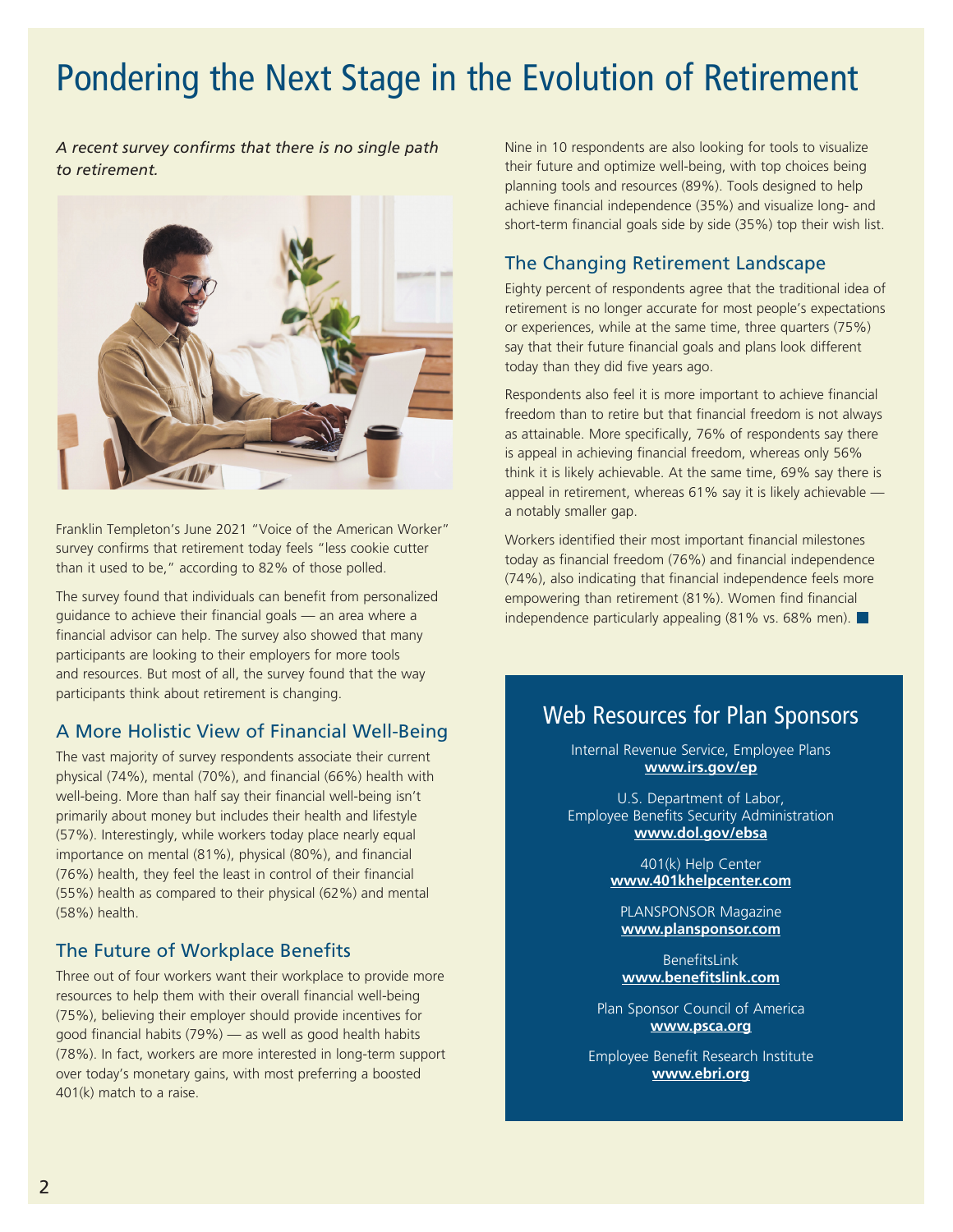# Plan Sponsors Ask...

**Q: Our plan committee has worked hard this year to maintain a consistent system of checks and balances with regard to plan compliance. Are there any items in particular we should prioritize in terms of staying compliant with our retirement plan?**

A: There are definitely some potential compliance violations that are more common among retirement plans. The Government Accountability Office recently published a 56-page report, (https:// tinyurl.com/hmjxb5zk), which provides updated information regarding the Employee Benefits Security Administration's (EBSA's) enforcement activities and how the agency is working to improve their investigative and enforcement processes.

As far as retirement plans go, the most common Employee Retirement Income Security Act of 1974 (ERISA) violation categories found in closed EBSA investigations through 2020 included:

- Fiduciary imprudence (869 cases)
- Exclusive purpose (793 cases)
- Fiduciary self-dealing (543 cases)
- Prohibited transactions with a party in interest (457 cases)
- Failure to follow plan documents (344 cases)
- Improper benefit to employer (235 cases)
- Duty of disclosure: plan descriptions and summary plan descriptions (183 cases)
- Bonding (159 cases).

Your plan advisor is a great resource to help you better understand what these violations encompass and how best to avoid them.

**Q: Over the past couple of years, some of our retirement-age employees have opted to continue working. While their expertise and experience are invaluable, it has resulted in some unplanned challenges for our organization. Do you know if this is part of a growing trend?**

**A:** It is somewhat of a growing trend and understandable if it catches many plan sponsors by surprise. Consider the following:

- According to a *2020 Employee Financial Wellness Survey* by iGrad/Wellable, one-third of employees nearing retirement (ages 55–64) feel they don't have enough saved to retire.
- According to PwC's *2020 Employee Financial Wellness Survey*, delayed retirements can be expensive for employers, with increased annual costs of 1% to 1.5%. The survey noted that workers delaying retirement usually have more paid sick leave and vacation days, along with higher life, disability, and health insurance costs.

There are some basic things you can do as a plan sponsor to help buck the trend. For example, if you haven't already, consider leveraging auto enrollment and auto escalation to encourage more effective saving strategies among employees. Also, make sure employees over the age of 50 are aware of "catch up" contributions — extra money they are allowed to save toward retirement each year (\$6,500 is the amount for 2021, on top of the \$19,500 maximum that all employees can contribute). You may also want to think about implementing some basic personal finance education, focusing on topics such as budgeting and debt management, to help improve the overall financial health of your employees.

**Q: Cybersecurity will be a big topic for our year-end plan review meeting with our advisor and recordkeeper relationship manager. To help us prepare for that discussion, has there been any guidance issued from the Department of Labor?** 

**A:** Earlier this year, the U.S. Department of Labor (DOL) released first-ever guidance for plan sponsors, plan fiduciaries, recordkeepers, and plan participants on best practices for maintaining cybersecurity. In addition, the DOL issued informal guidance noting that "responsible plan fiduciaries have an obligation to ensure proper mitigation of cybersecurity risks."

- The first piece of guidance offers tips for hiring a service provider with strong cybersecurity practices and monitoring their activities.
- The second piece of quidance lays out cybersecurity program best practices to help plan fiduciaries and recordkeepers stay on top of their responsibilities to manage cybersecurity risks.
- Lastly, the DOL issued online security tips aimed at plan participants and beneficiaries who check their retirement accounts online.

You can access EBSA's full guidance here: https://tinyurl. com/4zd63xr7

### Pension Plan Limitations for 2021

| 401(k) Maximum Elective Deferral                       | \$19,500* |
|--------------------------------------------------------|-----------|
| (*\$26,000 for those age 50 or older, if plan permits) |           |
| Defined Contribution Maximum Annual Addition           | \$58,000  |
| <b>Highly Compensated Employee Threshold</b>           | \$130,000 |
| <b>Annual Compensation Limit</b>                       | \$290,000 |